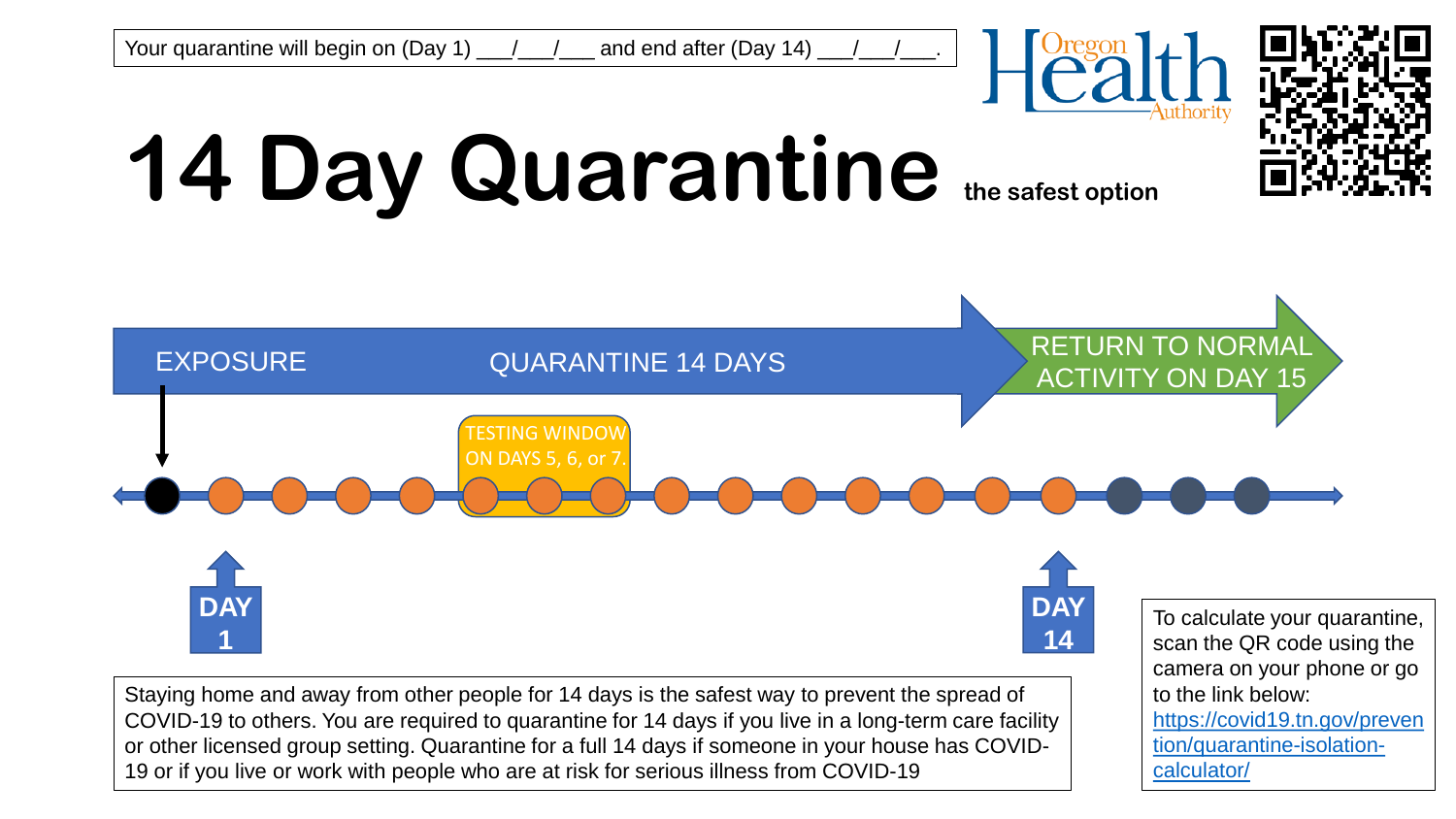



## **10 Day Quarantine possible when symptom free**







If you have no symptoms, quarantine for at least 10 days. If your LPHA supports this shortened quarantine then at the end of the 10 days, if you remain symptom free, you can return to normal activities. If you develop symptoms, isolate yourself from others and call your doctor or clinic right away.

To calculate your quarantine, scan the QR code using the camera on your phone or go to the link below: [https://covid19.tn.gov/preven](https://covid19.tn.gov/prevention/quarantine-isolation-calculator/) tion/quarantine-isolationcalculator/